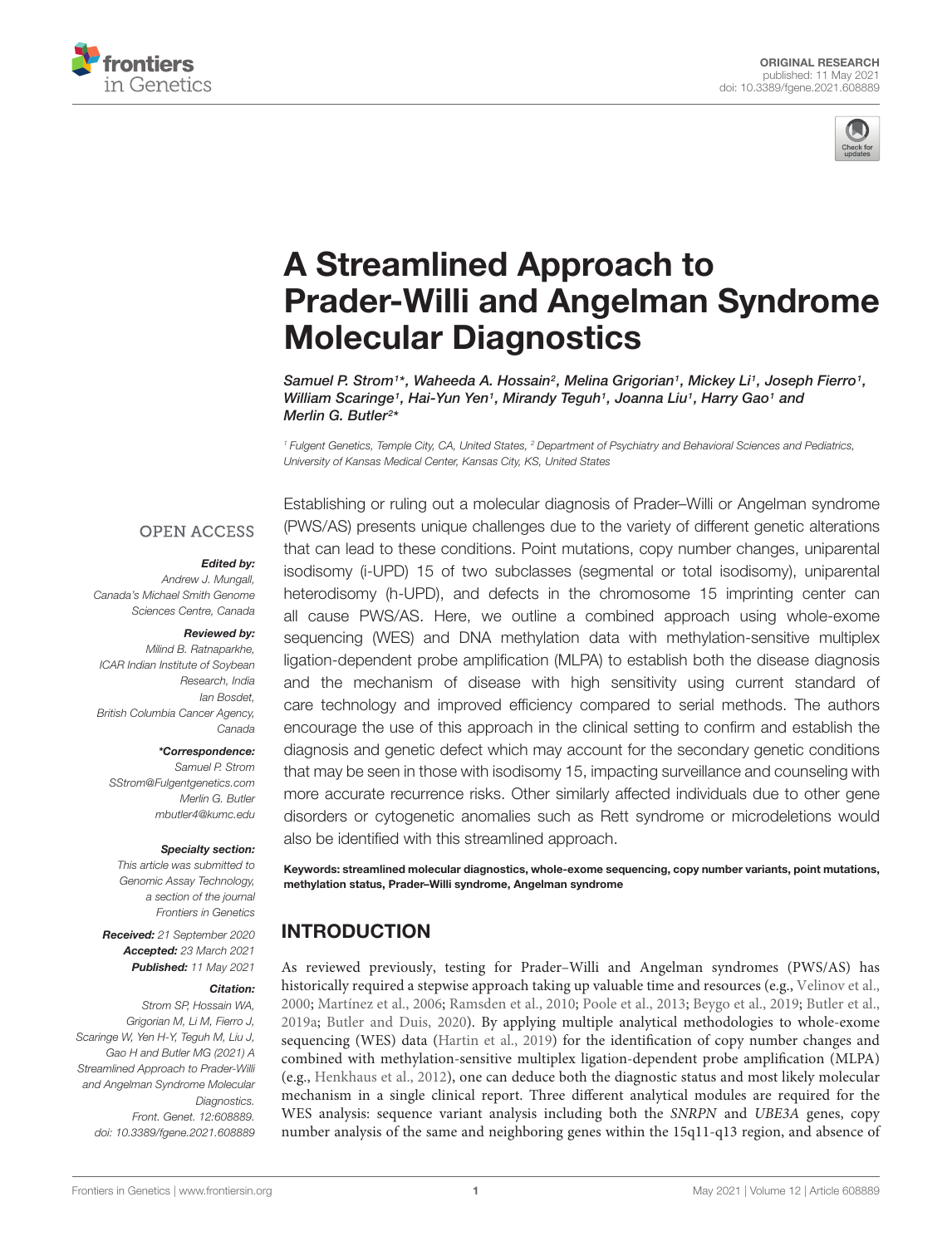heterozygosity (AOH) analysis on chromosome 15q (see [Figure 1](#page-2-0)). Sequence variant analysis from WES has been described on multiple occasions in the literature, while copy number analysis is more challenging. To address this challenge, the identification of the copy number variants (CNV) of three or more consecutive exons is utilized as an in-house developed method based on the comparison of normalized coverage to batch controls generating very high sensitivity. However, the limited specificity of this method is ameliorated by the use of methylation-sensitive MLPA, which includes copy number and methylation-specific probes for analysis. AOH can be identified by analyzing the zygosity status of the common variants typically filtered out with the WES analysis. The distribution and density of these variants can vary across the genome and individuals, but segmental uniparental isodisomy ( $i$ -UPD;  $> 5$ million bases) or total isodisomy of the entire chromosome 15q arm can be detected with high sensitivity and specificity. Microdeletions of the imprinting center can also be detected in PWS [\(Tan et al.,](#page-9-1) [2020\)](#page-9-1).

The largest PWS cohort analyzed to date and reported by [Butler et al.](#page-8-4) [\(2019a\)](#page-8-4) showed that 61% of patients with PWS have the typical 15q11-q13 deletion, either the larger type I or smaller type II involving chromosome 15q11-q13 proximal BP1 or distal BP3 breakpoints in type I or proximal BP2 and distal BP3 breakpoints in type II. The second most common genetic finding is maternal disomy 15 (uniparental disomy, UPD) seen in 35% of PWS patients in which both 15 s are inherited from the mother and grouped into three subclasses (maternal heterodisomy 15, segmental isodisomy 15, and total isodisomy 15). The remaining patients have imprinting defects (microdeletions or epimutations) or other chromosome 15 abnormalities including translocations.

# SUBJECTS AND METHODS

## Patient Selection and Specimens

To test the accuracy of the streamlined molecular genetic testing approach outlined for PWS/AS, a series of 28 individuals (12 males and 16 females; average age,  $37 \pm 10$  years) with an established clinical and molecular diagnosis of Prader–Willi syndrome with 15q11-q13 deletion subtypes, maternal disomy 15 subclasses, and imprinting defects was collected from a clinical genetics practice at the University of Kansas Medical Center directed by one of the coauthors (MGB). Of these 28 PWS subjects, the molecular genetic class, sex, and age were deidentified and assigned a case number prior to submitting the samples to Fulgent Genetics for use with the streamlined approach under study. Four of the subjects had the typical larger 15q11-q13 type I deletion, five had the typical smaller 15q11-q13 type II deletion, five had maternal segmental isodisomy 15, five had maternal heterodisomy 15, five had maternal total isodisomy 15, two had imprinting center defects due to a microdeletion, and two had non-deletion (epimutation) imprinting center status. The molecular genetic class information was not shared with the laboratory until the conclusion of the study. Prior to DNA isolation for genetic testing, the patients and/or guardians

reviewed and signed consent forms for research approved by the local IRB for research on human subjects.

Fulgent Genetics, a CLIA-approved commercial laboratory for genetic testing, undertook the streamlined approach and generated a molecular genetic report on each case and submitted the test results to the clinician (coauthor MGB submitting the DNA samples) with molecular genetic findings [(i.e., DNA methylation status, deletion subtype, UPD subclass, and imprinting center defect finding: microdeletion vs. non-deletion (epimutation)] on each subject (**[Figure 2](#page-2-1)**).

As reference and supporting evidence of genetic testing experience for Fulgent Genetics (Temple City, California, United States), patients submitted for testing from January 1, 2018 through July 31, 2020 were used anonymously without specific identifying information.

For copy number and AOH analyses, a series of 297 randomly selected control individuals was selected from a pool of clinical laboratory results. All controls had available data on the testing platform used for the patient samples, and none of these individuals had a clinical diagnosis of PWS/AS. Normal control patient samples or cell lines were used for all MLPA assays.

## Laboratory Methodology

#### Methylation-Specific Multiple Ligation-Dependent Probe Amplification

Methylation-specific MLPA was performed for all patients using the SALSA MLPA Probemix ME028 Prader–Willi/Angelman kit (MRC Holland, Amsterdam, the Netherlands) following protocols published previously (e.g., [Henkhaus et al.,](#page-8-7) [2012\)](#page-8-7) by one of the coauthors (MGB). MS-MLPA is a variation of the multiplex PCR method allowing the amplification of multiple targets with a single primer PCR pair, thereby detecting copy number changes at the molecular level of genes within the 15q11 q13 region as well as outside. The methylation status can be determined based on the methylation properties of the imprinted genes (e.g., SNRPN) within the 15q11-q13 region for both PWS and AS (see **[Figure 1](#page-2-0)**).

#### Whole-Exome Sequencing

Whole-exome sequencing was performed using clinically validated methods (e.g., College of American Pathologists, Northfield, IL, United States). Briefly, DNA was extracted from whole blood specimens using standard methods. Nextgeneration sequencing (NGS) library preparation was performed using the KAPA HyperPlus Kit [reference no. 07962428001, Roche Holding AG ("Roche"), Basel, Switzerland]. Target capture was performed routinely using a custom probe mix based on IDT xGen Exome Research Panel v2 (Integrated DNA Technologies Inc., Coralville, IA, United States). Customization includes additional genes and intervals as well as rebalancing of probe amounts to maximize coverage and uniformity. Sequencing was performed routinely using the NovaSeq 6000 System (Illumina Inc., San Diego, CA, United States). Next-generation sequencing libraries were generated using modified versions of the KAPA DNA Library Preparation Kits (Roche Sequencing, Pleasanton, CA). This library preparation method used enzyme cocktails to fragment chromosomal DNA, perform end repair, and ligate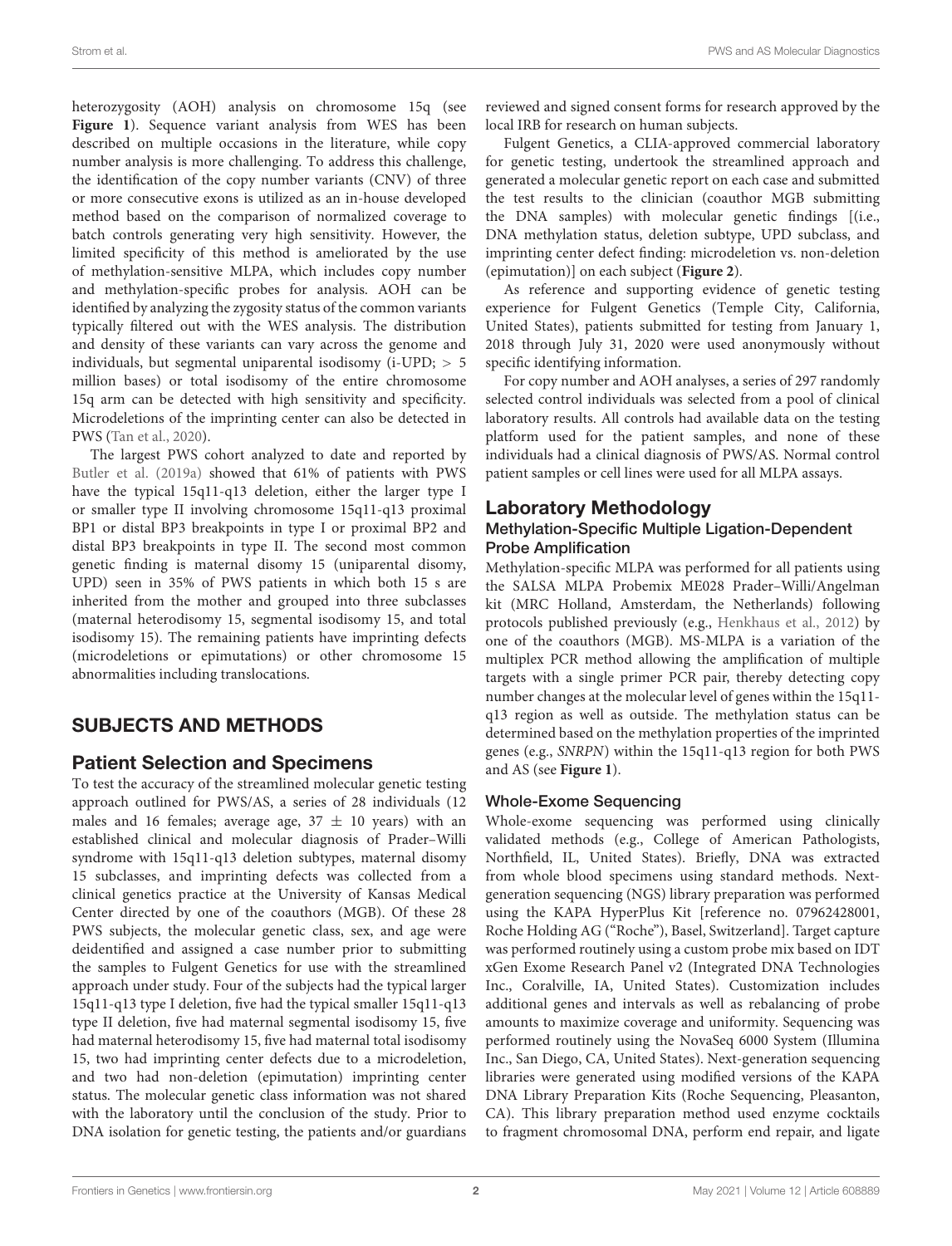

<span id="page-2-0"></span>

<span id="page-2-1"></span>determine the methylation status and copy number of the 15q11-q13 region (step 1). Based on the results of step 1, proceed to step 2, with whole-exome sequencing (WES) as illustrated in the flowchart for the determination of copy number status, sequencing of genes on chromosome 15 and elsewhere with the determination of AOH and/or LOH. UPD, uniparental disomy; PWS, Prader-Willi syndrome; AS, Angelman syndrome; AOH, absence of heterozygosity; IC, chromosome 15q11 imprinting center; LOH, loss of heterozygosity.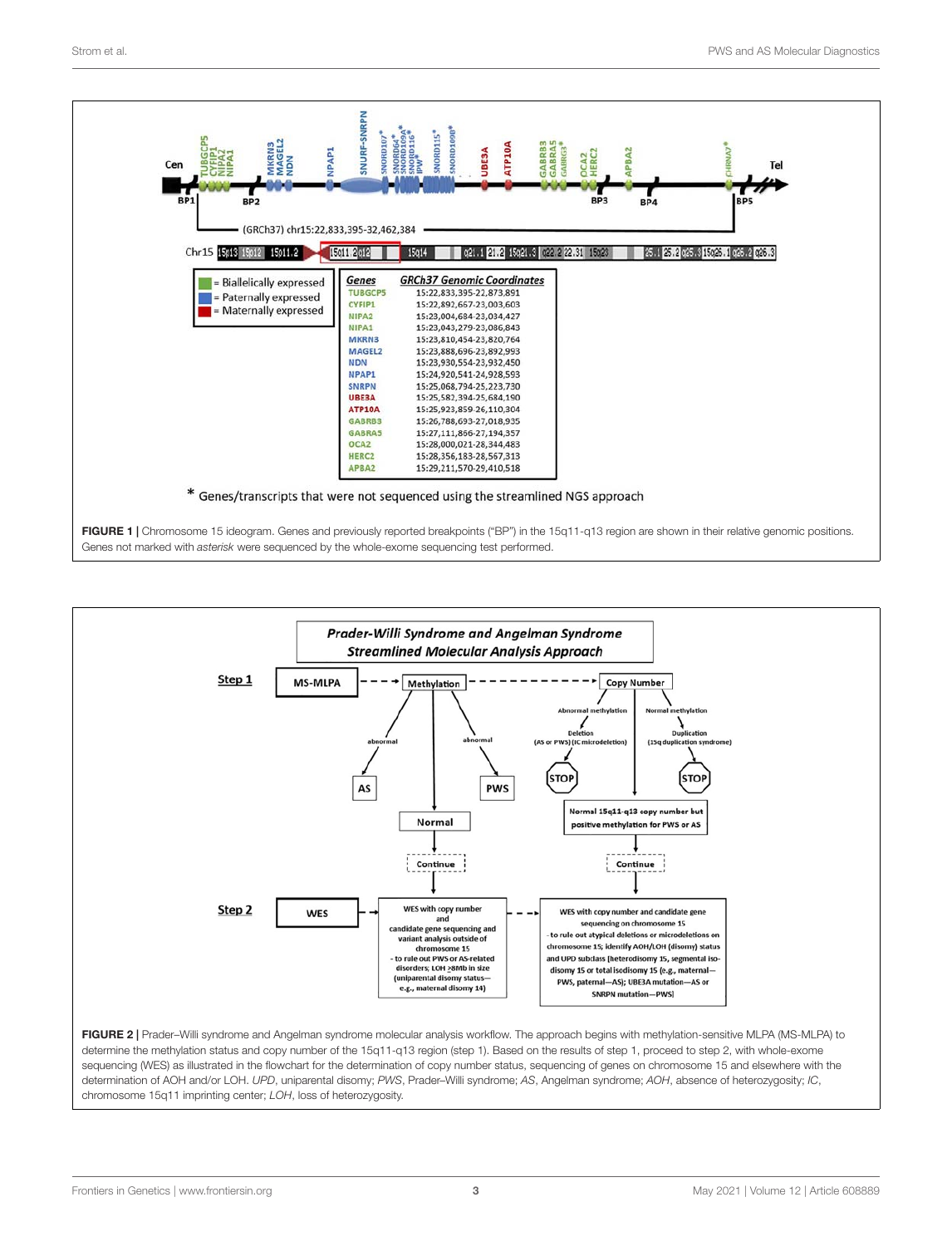adapters. The fragmented DNA was then amplified by standard PCR protocols, which simultaneously added sample-specific barcodes. Once amplified, the fragmented genome was selected for regions of interest using a hybrid of proprietary in-house and commercial capture set probes (Integrated DNA Technologies Inc., Coralville, IA). The selected regions of interest were large enough so that the selection did not need to be customized on a test-by-test basis. After an enrichment PCR protocol, sequencing by synthesis was performed on an Illumina HiSeqX or NovaSeq6000 instrument (Illumina, Inc., San Diego, CA) (see **[Figure 2](#page-2-1)**).

#### **Bioinformatics** Small Variants

Sequence alignment and variant calling were performed as routinely done in the commercial laboratory setting using Sentieon's germline variant calling pipelineDNAseq (v2018.08.05) with the reads aligned to a modified version of the hs37d5 reference (Sentieon Inc., San Jose, CA, United States) [\(Kendig et al.,](#page-8-8) [2019\)](#page-8-8). All genomic regions in this article use human genome reference Feb. 2009 (GRCh37/hg19). Raw data are available via the NCBI Short Read Archive (SRA) at [https://www.ncbi.nlm.nih.gov/bioproject/687521.](https://www.ncbi.nlm.nih.gov/bioproject/687521)

#### Gene Variant Pathogenicity Criteria

Genetic variants were classified using technical standards established by the American College of Medical Genetics and Genomics (ACMG), Association for Molecular Pathology (AMP), and ClinGen [\(Richards et al.,](#page-8-9) [2008,](#page-8-9) [2015;](#page-8-10) [Riggs et al.,](#page-9-2) [2020\)](#page-9-2).

## Absence of Heterozygosity

A custom algorithm called AOHdetector was developed and routinely used in the laboratory setting and available for this study on PWS and AS testing. The tool is similar in approach to others such as PLINK [\(Purcell et al.,](#page-8-11) [2007\)](#page-8-11) or GERMLINE [\(Gusev et al.,](#page-8-12) [2009\)](#page-8-12). The AOHdetector parses a VCF (Variant Call Format) file, categorizes each variant listed as homozygous, heterozygous, or ignored (within a segmental duplication region), and identifies chromosome intervals over which there are homozygous variants and no heterozygous variants [\(Pei et al.,](#page-8-13) [2020\)](#page-8-13). The categorized variants are grouped by chromosome and then sorted by nucleotide position. Intervals are formed by finding neighboring, non-ignored variants that are of the same zygosity. The ignored variants have no effect on how the intervals are formed; however, they are tabulated for reference. Intervals are not allowed to span into or across a centromere for a chromosome. Based on internal data and expectations based on AOH [also called "runs of homozygosity" (ROH) or "autozygosity"] patterns in published studies, blocks of AOH larger than 1.5 Mb are relatively rare, whereas smaller blocks are very common [\(Ceballos et al.,](#page-8-14) [2018;](#page-8-14) [Clark et al.,](#page-8-15) [2019\)](#page-8-15). Specifically, for the 15q11 locus, assessment of patterns across 297 control individuals with internally available exome data revealed that all control individuals had at least 16 heterozygous variants within a 5-Mb region surrounding the SNRPN locus (boundaries used GRCh37; chr15:22,892,936–27,892,936). To test the efficacy of the AOHdetector in the context of PWS/AS testing, the number of heterozygous variant calls within a 5-Mb critical region on chromosome 15 (e.g., chr15:22,892,936–27,892,936) that include both SNRPN and UBE3A along with other genes within the 15q11-q13 region between breakpoints BP1 and BP3 were made from the 297 controls. No AOH blocks were detected in these controls. The average number of heterozygous variants in this region across this set was  $42.5$  (SD = 12.76). This establishes that > 99% of normal individuals will have four or more heterozygous single nucleotide variants (SNVs) in this interval. Individuals with four or fewer would then be suspected of having the absence of heterozygosity, which can be caused by a deletion of one allele or i-UPD. Specimens were considered to be positive for the 15q11 AOH region if they had fewer than four heterozygous SNVs in the interval, while loss of heterozygosity (LOH) was defined as greater than 5 Mb in size and if the patient has a methylation signal consistent with either PWS or AS. If the methylation status is unknown, then the size should be 8 Mb or greater to be considered an LOH designating uniparental disomy 15 and not present in other chromosomes to rule out consanguinity [\(Papenhausen et al.,](#page-8-16) [2011;](#page-8-16) [Butler et al.,](#page-8-4) [2019a\)](#page-8-4). The X chromosome is not analyzed for males with a 46,XY karyotype.

## Copy Number Analysis

Potential CNV were called using an internal coverage-based tool called CNVexon. This is a laboratory-developed tool similar to other methods such as ExomeCNV (PubMed: 21828086) and ExomeDepth (PubMed: 28378820). The coverage of each target exon is normalized against batch controls co-sequenced using the same captureset. A minimum of four comparators is required. Typical analyses contain more specimens (up to 48 for whole exome). Exons with a coverage ratio outside ABS(1 -  $N$ ) = 0.2 (e.g., < 0.8 for deletions and > 1.2 for duplications) are marked as potential CNV, and a confidence score is given as a score equal to the ratio of the difference between the observed internally normalized coverage for the specimen and the mean normalized coverage across the comparators divided the standard deviation of the normalized coverage across the comparators. This score is thus a doubly normalized (intraspecimen and inter-specimen) coverage Z score with the number of standard deviations above/below the mean. Contiguous exons flagged in the same direction are then grouped with their Z scores considered independent. Groups with a combined score of  $> 5$ SD from the mean with at least one exon having a ratio  $\leq 0.6$ or  $> 1.4$  are considered potentially positive. Copy number analysis of SNRPN, UBE3A, and additional neighboring genes (e.g., NIPA1, NIPA2, CYFIP1, TUBGCP5, MAGEL2, MKRN3, NDN, NPAP1, ATP10A, GABRA5, GABRG3, OCA2, HERC2, and APBA2) was included to enable delineation of the typical larger 15q11-q13 type I deletion having NIPA1 and NIPA2 genes deleted and located between the 15q11.2 BP1–BP2 region or the typical smaller 15q11-q13 type II deletion where these two genes would be intact [\(Burnside et al.,](#page-8-17) [2011;](#page-8-17) [Butler,](#page-8-18) [2016;](#page-8-18) [Rafi and Butler,](#page-8-19) [2020;](#page-8-19) see **[Figure 2](#page-2-1)**). These typical deletions are seen in both PWS and AS. Also, atypical 15q11-q13 deletions that are larger or smaller than the typical deletions are seen in about 7% of patients with PWS or AS as a cause [\(Beygo et al.,](#page-8-3) [2019;](#page-8-3) [Butler et al.,](#page-8-4) [2019a;](#page-8-4)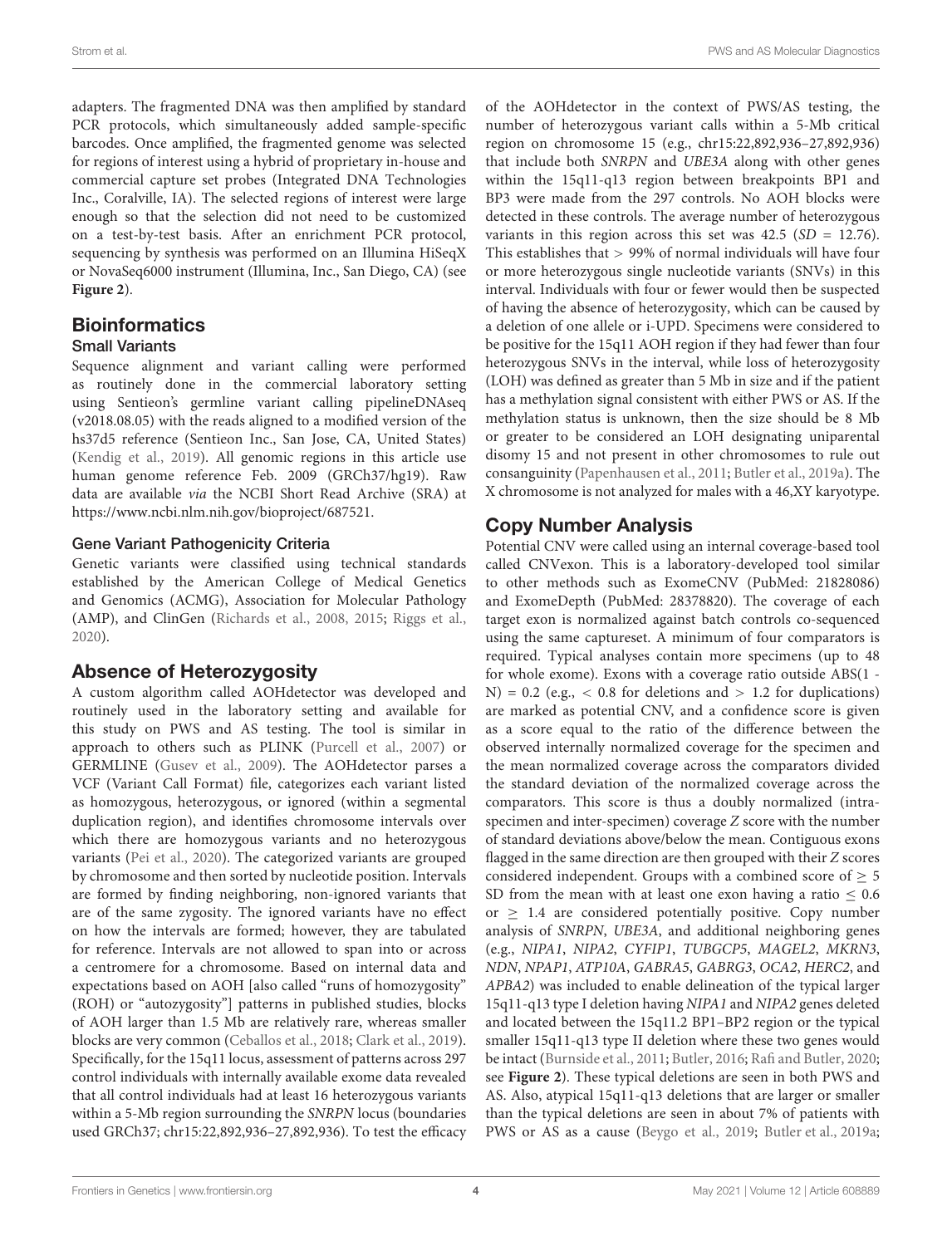[Butler and Duis,](#page-8-5) [2020\)](#page-8-5) and would be identified with this streamlined approach for molecular diagnostics. The results were compared with the MLPA copy number assessment for orthogonal confirmation.

This method is capable of reliably detecting deletions/duplications of three consecutive exons with > 99% sensitivity. Deletions/duplications of two consecutive exons are detected with > 98% sensitivity. Single-exon del/dup sensitivity is estimated at 96%. These sensitivity estimates are based on a retrospective analysis of 10,587 quantitative PCR (qPCR) reactions performed across 2,047 specimens at 8,543 unique genomic loci. As the specificity of this NGS-based CNV deletion/duplication calling is low (positive predictive values of 45 and 34% for deletions and duplications, respectively), confirmatory testing using an orthogonal method such as MLPA or qPCR is required. Calls with  $\geq 12$  consecutive exons deleted/duplicated are an exception, with > 99% positive predictive value, and thus represent an exception where confirmatory testing may not be necessary.

#### Methylation Analysis

Methylation-specific MLPA utilizes 47 CNV probes within and/or outside of the 15q11-q13 region and five separate probes for the analysis of individual methylation status encompassing two separate imprinted genes (SNRPN and MAGEL2) for the identification of methylation patterns in comparison with the non-imprinted genes in this region. For example, the typical methylation intensity signals from patients with PWS are located usually between 80 and 100, while the intensity signals seen in control individuals range from 40 to 60 [\(Butler,](#page-8-20) [2011,](#page-8-20) [2016;](#page-8-18) [Henkhaus et al.,](#page-8-7) [2012\)](#page-8-7).

# RESULTS

## Head-to-Head Analysis

Blinded concordant results were achieved for all 28 of 28 specimens (**[Tables 1](#page-5-0)**, **[2](#page-6-0)**). Nine individuals were expected and observed to have the type I or type II deletions involving 15q11-q13 breakpoints BP1 and BP3 or BP2 and BP3, respectively, by NGS copy number and confirmed by MLPA copy number analysis.

Nine individuals were expected and observed to have maternal i-UPD by NGS AOH analysis and methylation-sensitive MLPA (loss of methylation at the paternal SNRPN and MAGEL2 loci in PWS). These cases represent a mixture of total chromosomal 15 isodisomy and segmental isodisomy 15. The AOH algorithm applied was able to identify which samples were due to segmental isodisomy 15 with the number and size of segments including their location and those with total isodisomy 15 due to errors in maternal meiosis I and meiosis II, respectively, this is important for genetic counseling and surveillance for other at-risk genetic conditions, particularly if the mother (in PWS) or the father (in AS) is a carrier of pathogenic autosomal-recessive gene variants on chromosome 15 in patients with these UPD subclasses [\(Driscoll et al.,](#page-8-21) [1998;](#page-8-21) [Bittel et al.,](#page-8-22) [2006;](#page-8-22) [Gold et al.,](#page-8-23) [2018;](#page-8-23)

[Manzardo et al.,](#page-8-24) [2018;](#page-8-24) [Beygo et al.,](#page-8-3) [2019;](#page-8-3) [Butler et al.,](#page-8-4) [2019a](#page-8-4)[,b;](#page-8-25) [Butler and Duis,](#page-8-5) [2020\)](#page-8-5).

Seven individuals were expected and observed to have maternal uniparental heterodisomy (h-UPD) by the detection of normal copy number, normal number of heterozygous variants in the locus, and methylation-sensitive MLPA (loss of methylation at the paternal SNRPN and MAGEL2 loci in PWS). Those with maternal heterodisomy or h-UPD lack crossover events in maternal meiosis I and are not at risk of having a second genetic condition related to recessive gene mutations on chromosome 15. As WES with next-generation sequencing is undertaken, one can scan hundreds of autosomal-recessive genes on chromosome 15 for pathogenic variants in the isodisomic regions that could account for additional genetic conditions due to the presence of two identical alleles. In addition, females with PWS may be at risk of having X-linked disorders due to skewed X chromosome inactivation from the trisomy 15 rescue event occurring during early embryonic development (e.g., [Cassidy et al.,](#page-8-26) [1992;](#page-8-26) [Butler](#page-8-27) [et al.,](#page-8-27) [2007\)](#page-8-27). This may lead to a single cell in the trisomic rescued embryo having the potential for all subsequent cells with the same active X chromosome with extreme X chromosome inactivation skewness. The same X chromosome which is now active in the developing female embryo with PWS and UPD may lead to the expression of a pathogenic variant and the presence of an X-linked condition, as seen in affected males without PWS [\(Butler et al.,](#page-8-27) [2007;](#page-8-27) [Butler,](#page-8-18) [2016\)](#page-8-18). There are hundreds of genes on the X chromosome by which females with PWS having any UPD subclass may be at risk of developing X-linked disorders requiring surveillance.

Two individuals were expected to have imprinting center defects. In both cases, methylation-sensitive MLPA (loss of methylation at the paternal SNRPN locus) was consistent with this finding. Defects of SNRPN were only detected by NGS and confirmed by MLPA, indicating the presence of these imprinting center defects as microdeletions in the imprinting center region. One of these deletions based on NGS analysis spans at minimum chr15:25,200,019–25,223,890 (see **[Figure 1](#page-2-0)**). This region is 23 kb and may not be detectable by certain microarray platforms depending on the probe density and laboratory settings. The two remaining patients had non-deletion status of the imprinting center, indicating epimutation status confirmed by undertaking genotyping of polymorphic chromosome 15 markers using DNA from the PWS child and parents not undertaken in this streamlined approach. About 4% of all patients with genetically confirmed PWS by DNA methylation studies will have imprinting center defects, and about 20% of those will have microdeletions of the imprinting center detected with this streamlined approach [\(Hartin et al.,](#page-8-28) [2018,](#page-8-28) [2019;](#page-8-6) [Butler et al.,](#page-8-4) [2019a\)](#page-8-4). Historically, the remaining PWS patients (approximately 3% of all PWS patients) are those without segmental or total isodisomy 15 status or have typical or atypical 15q11-q13 deletions. Microdeletions of the imprinting center are identified using high-resolution chromosomal microarrays. Additional testing such as genotyping of chromosome 15 markers using parental DNA would determine whether biparental (normal) inheritance of chromosome 15 markers is present in the PWS child and therefore is due to epigenetic (non-deletion) status and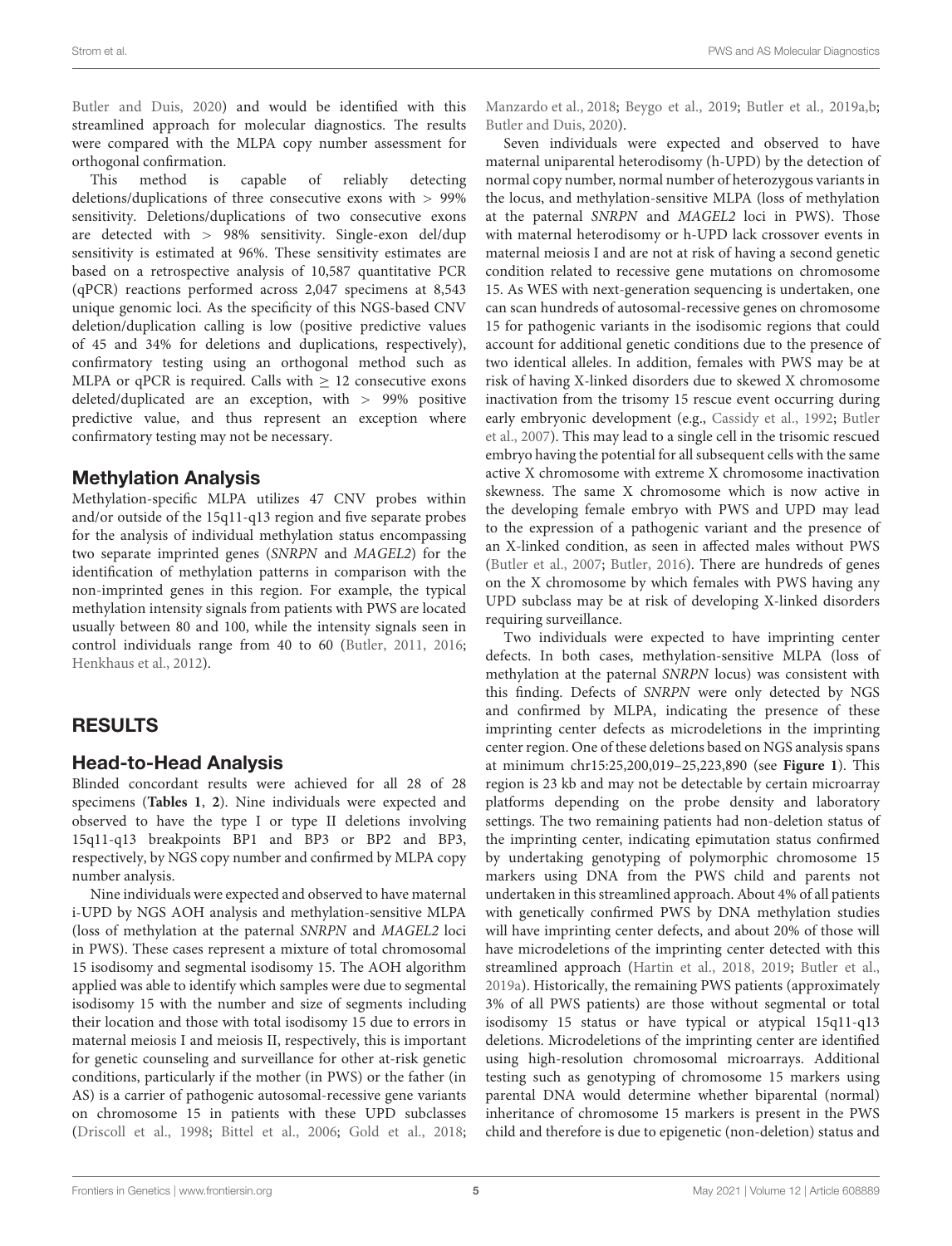#### <span id="page-5-0"></span>TABLE 1 | Expected and observed results for 28 test patients with Prader–Willi syndrome.

| Patient no. | Gender | <b>Overlapping AOH</b><br>$($ > 2 Mb) | Copy number<br>variant (CNV) | <b>Methylation status (MLPA)</b> | <b>Expected result</b>                                         | <b>Streamlined result</b>         |
|-------------|--------|---------------------------------------|------------------------------|----------------------------------|----------------------------------------------------------------|-----------------------------------|
| 1962659     | F      | Deletion overlap                      | Large deletion               | Loss of paternal allele          | Type II deletion,<br>paternal                                  | Same as expected                  |
| 1962652     | F      | Deletion overlap                      | Large deletion               | Loss of paternal allele          | Type II deletion,<br>paternal                                  | Same as expected                  |
| 1962648     | M      | Deletion overlap                      | Large deletion               | Loss of paternal allele          | Type I deletion, paternal                                      | Same as expected                  |
| 1962655     | F      | Deletion overlap                      | Large deletion               | Loss of paternal allele          | Type I deletion, paternal                                      | Same as expected                  |
| 1962651     | F      | Segmental isodisomy<br>15, i-UPD      | Negative                     | Loss of paternal allele          | Segmental maternal<br>isodisomy 15, i-UPD                      | Same as expected                  |
| 1962656     | M      | Deletion overlap                      | Large deletion               | Loss of paternal allele          | Type II deletion,<br>paternal                                  | Same as expected                  |
| 1962644     | M      | Deletion overlap                      | Large deletion               | Loss of paternal allele          | Type I deletion, paternal                                      | Same as expected                  |
| 1962650     | F      | Deletion overlap                      | Large deletion               | Loss of paternal allele          | Type II deletion,<br>paternal                                  | Same as expected                  |
| 1962672     | M      | Deletion overlap                      | SNRPN deletion               | Loss of paternal allele          | ICD (deletion of<br>SNRPN)                                     | Same as expected                  |
| 1962636     | F      | Segmental isodisomy<br>15, i-UPD      | Negative                     | Loss of paternal allele          | Segmental maternal<br>isodisomy 15, i-UPD                      | Same as expected                  |
| 1962665     | F      | Total isodisomy15,<br>i-UPD           | CNV fail                     | Loss of paternal allele          | Total maternal<br>isodisomy 15, i-UPD                          | Same as expected                  |
| 1962661     | M      | Total isodisomy15,<br>i-UPD           | Negative                     | Loss of paternal allele          | Total maternal<br>isodisomy 15, i-UPD                          | Same as expected                  |
| 1962660     | M      | Segmental isodisomy<br>15, i-UPD      | Negative                     | Loss of paternal allele          | Segmental maternal<br>isodisomy 15, i-UPD                      | Same as expected                  |
| 1962649     | M      | Segmental isodisomy<br>15, i-UPD      | Negative                     | Loss of paternal allele          | Segmental maternal<br>isodisomy 15, i-UPD                      | Same as expected                  |
| 1962667     | F      | None                                  | CNV fail                     | Loss of paternal allele          | Maternal heterodisomy<br>15                                    | M-het-UPD or ICD<br>(unknown)     |
| 1962662     | F      | Total isodisomy15,<br>i-UPD           | Negative                     | Loss of paternal allele          | Total maternal<br>isodisomy 15, i-UPD                          | Same as expected                  |
| 1962670     | M      | None                                  | CNV fail                     | Loss of paternal allele          | Maternal heterodisomy<br>15                                    | M-het-UPD or ICD<br>(unknown)     |
| 1962669     | F      | None                                  | Negative                     | Loss of paternal allele          | Maternal heterodisomy<br>15                                    | M-het-UPD or ICD<br>(epimutation) |
| 1962657     | F      | Segmental isodisomy<br>15, i-UPD      | Negative                     | Loss of paternal allele          | Segmental maternal<br>isodisomy 15, i-UPD                      | Same as expected                  |
| 1962675     | F      | None                                  | Negative                     | Loss of paternal allele          | ICD (copy neutral),<br>chromosome 15<br>biparental inheritance | M-het-UPD or ICD<br>(epimutation) |
| 1962668     | F      | None                                  | Negative                     | Loss of paternal allele          | Maternal heterodisomy<br>15                                    | M-het-UPD or ICD<br>(epimutation) |
| 1962666     | M      | None                                  | Negative                     | Loss of paternal allele          | Maternal heterodisomy<br>15                                    | M-het-UPD or ICD<br>(epimutation) |
| 1962671     | M      | None                                  | Negative                     | Loss of paternal allele          | ICD (copy neutral),<br>chromosome 15<br>biparental inheritance | M-het-UPD or ICD<br>(epimutation) |
| 1962664     | F      | Total isodisomy15,<br>i-UPD           | CNV fail                     | Loss of paternal allele          | Total maternal<br>isodisomy 15, i-UPD                          | Same as expected                  |
| 1962663     | M      | Total isodisomy15,<br>i-UPD           | CNV fail                     | Loss of paternal allele          | Total maternal<br>isodisomy 15, i-UPD                          | Same as expected                  |
| 1962673     | F      | None                                  | SNRPN deletion               | Loss of paternal allele          | ICD (deletion of<br>SNRPN)                                     | Same as expected                  |
| 1962654     | F      | Deletion overlap                      | Large deletion               | Loss of paternal allele          | Type I deletion, paternal                                      | Same as expected                  |
| 1962639     | M      | Deletion overlap                      | Large deletion               | Loss of paternal allele          | Type II deletion,<br>paternal                                  | Same as expected                  |

AOH, absence of heterozygosity; CNV, copy number variant analysis; ICD, imprinting center defect; i-UPD, uniparental isodisomy; M-het-UPD, maternal uniparental heterodisomy.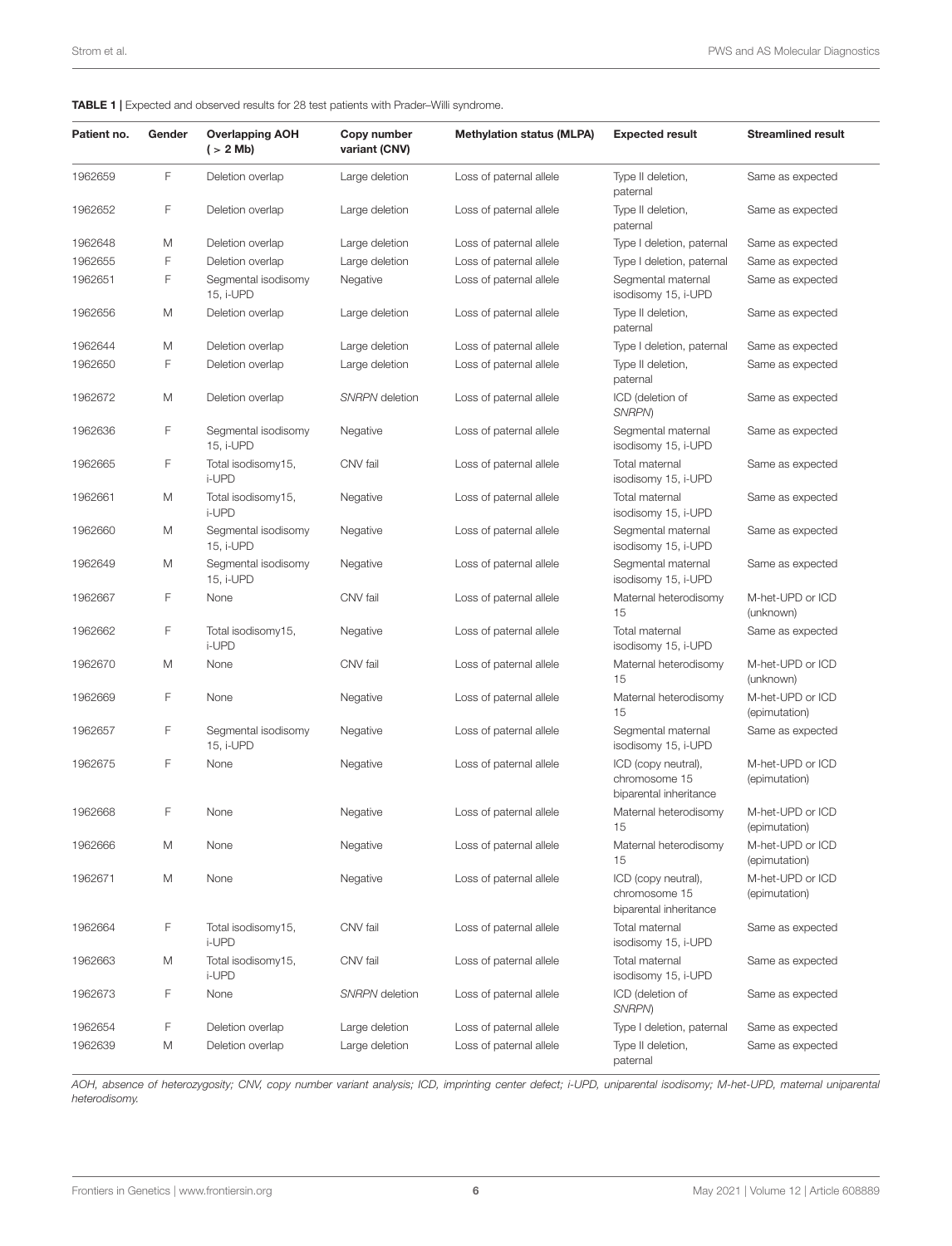| Genetic analysis/<br>methodology | Scenario I:<br>multi-gene copy<br>number change | Scenario II: single<br>gene copy<br>number change | Scenario III: point<br>mutation                                                                                          | <b>Scenario IV:</b><br>i-UPD | Scenario V:<br>h-UPD | <b>Scenario VI:</b><br>imprinting center<br>defect |
|----------------------------------|-------------------------------------------------|---------------------------------------------------|--------------------------------------------------------------------------------------------------------------------------|------------------------------|----------------------|----------------------------------------------------|
| <b>WES</b> variant<br>analysis   | Negative                                        | Negative                                          | <b>SNRPN: PWS</b><br>UBE3A: AS<br>Other WES<br>identified genes<br>(e.q., MAGEL2);<br>Rett or other<br>related disorders | Negative                     | Negative             | Negative                                           |
| WES copy number<br>analysis      | Multi-gene del/dup                              | Single/partial gene<br>del/dup                    | Negative                                                                                                                 | Negative                     | Negative             | Negative <sup>a</sup>                              |
| AOH/LOH                          | Dependent on size<br>of deletion                | Negative                                          | Negative                                                                                                                 | Positive                     | Negative             | Negative                                           |
| MS-MLPA                          | Abnormal pattern                                | Abnormal pattern                                  | Normal pattern                                                                                                           | Abnormal pattern             | Abnormal pattern     | Abnormal pattern                                   |
| MLPA copy number                 | <b>Deletion</b>                                 | Deletion                                          | Negative                                                                                                                 | Negative                     | Negative             | Negative <sup>a</sup>                              |

<span id="page-6-0"></span>TABLE 2 | Known molecular mechanisms of PWS and AS and the expected results for the different analytical methods employed.

WES, whole-exome sequencing using next-generation sequencing; i-UPD, uniparental isodisomy (two subclasses: segmental and total isodisomy); h-UPD, uniparental heterodisomy; PWS, Prader-Willi syndrome; AS, Angelman syndrome; AOH, absence of heterozygosity; LOH, loss of heterozygosity; MS, methylation sensitive; MLPA, multiplex ligation probe amplification analysis of 15q11.2 genes.

a SNRPN or imprinting center microdeletion can be detected.

not from non-deletion maternal heterodisomy 15 status [\(Butler](#page-8-4) [et al.,](#page-8-4) [2019a;](#page-8-4) [Butler and Duis,](#page-8-5) [2020\)](#page-8-5). The streamlined molecular diagnostic approach we describe will identify microdeletions as well as point mutations in the imprinting center and therefore should eliminate the need for additional testing using genotyped chromosome 15 markers with parental DNA.

In our study, copy number analysis could not be performed by NGS alone for five cases submitted for analysis [marked "Not tested (CNV fail)" in **[Table 1](#page-5-0)**]. NGS-based CNV analysis is sensitive to DNA quality, and these were archival specimens not extracted with this analysis in mind. The typical CNV fail rate for DNA extracted from whole blood specimens is <1% (internal lab data, Fulgent Genetics). None of the 297 control individuals had a deletion or AOH signal consistent with a potential PWS/AS diagnosis, indicating high specificity for this approach.

#### Additional Cases and Genes

When collated and analyzed, more than 6,100 individuals using hereditary genetic panels (e.g., panels containing "Intellectual Disability" or "Autism" from January 2018 to July 2020), no pathogenic small variants were reported in the SNRPN gene, indicating the uniqueness of this gene showing genetic variation. Deletions involving the SNRPN gene were found in six individuals (four with clinical signs and symptoms consistent with AS and two with PWS). Both point mutations (10 individuals) and whole/partial gene deletions (five individuals) were found in the UBE3A gene. Of note is that UBE3A was included in more disease panels and in an expanding number of panels involved in the search of over 7,200 individuals. Overall, pathogenic small variants and intragenic deletions/duplications in these genes are rarely observed, but detectable by the available methods. Eight individuals were identified as having a pathogenic small variant in the MAGEL2 gene representing the possible diagnosis of Schaaf–Yang syndrome if paternally defective [\(Fountain and Schaaf,](#page-8-29) [2016;](#page-8-29) [Fountain et al.,](#page-8-30) [2017;](#page-8-30) [Patak et al.,](#page-8-31) [2019\)](#page-8-31).

## **DISCUSSION**

The streamlined approach of NGS with MLPA has a strong theoretical foundation which is validated by real-life case analysis, as exemplified in our study. Compared to a serial approach using microarray and/or MLPA, our approach has an improved capability to directly and indirectly assess the underlying mechanism of Prader–Willi syndrome (PWS) and Angelman syndrome (AS). Furthermore, as this platform is based on MS-MLPA and whole-exome sequencing data obtained routinely in that order in commercial molecular genetic testing laboratories, it offers increased flexibility. From a clinical perspective, both PWS and AS often present with non-specific findings, particularly during infancy. For PWS, a combination of hyperphagia-based obesity that occurs after infancy, hypotonia, and intellectual disability is typically present, but can vary widely and is age-dependent. For AS, hypotonia and growth issues (e.g., obesity) can also be present, but usually not associated with hyperphagia, as well as more severe intellectual disability, epilepsy, ataxia, microcephaly, and other clinical features [\(Butler](#page-8-5) [and Duis,](#page-8-5) [2020\)](#page-8-5). As these symptoms are similar to those seen in individuals with Rett syndrome and other similarly related genetic conditions, a specific diagnosis is typically not made until additional molecular tests or the obtained results are available, requiring more time, resources, and effort. Rett and other related gene disorders, CNV, and point mutations of other causative genes would also be detected utilizing the WES data with this streamlined molecular diagnostics approach, specifically for Prader–Willi and Angelman syndromes. In addition, chromosome 15 pathogenic recessive variants in PSW or AS males or females when present with segmental or total isodisomy 15 UPD subclasses, or in skewed X-inactivation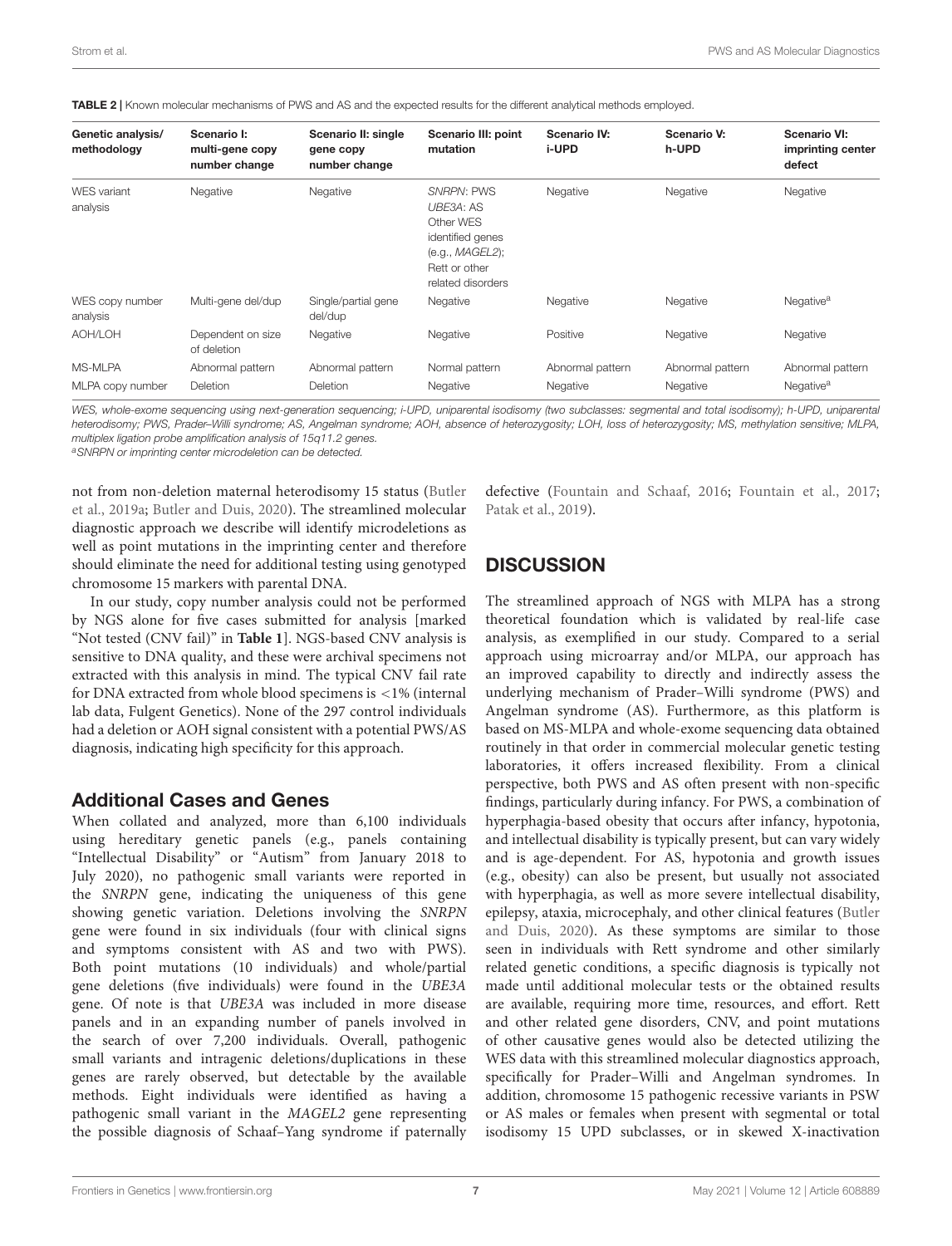in females with any UPD subclass, could impact the clinical phenotype.

Our previous experience with testing of thousands of patients presenting for genetic laboratory services using both exome sequencing with bioinformatics and MLPA shows the rarity of copy number variation or AOH of probes within the 15q11-q13 region (0 to < 1%, respectively), further generating evidence for informative use of these combined methods in screening for SNRPN and related genes in this region. Hence, in summary, we recommend gene panel testing using a whole exome backbone combined with copy number analysis, AOH analysis, and methylation-specific MLPA, as described for individuals suspected of potentially having PWS or AS with utility and accuracy demonstrated in our study. This streamlined approach for molecular diagnostics is anticipated to be as accurate as or higher than the approximate 99% rate for PWS utilizing methylation PCR analysis alone, with a single SNRPN probe. However, methylation-sensitive MLPA assays multiple methylation probes representing two separate imprinted genes (SNRPN and MAGEL2) for PWS. In addition, methylation PCR does not have the capability of identifying the specific molecular genetic class or defect.

The streamlined approach we describe would identify the molecular genetic class and subtypes, as illustrated, and would be informative in 97% of patients with PWS and presumably in AS, as well. As this approach would identify point mutations and copy number changes [or imprinting center (IC) microdeletions], if present in those with a non-deletion status [i.e., maternal heterodisomy 15 vs. imprinting center defect (epimutation)], additional genotyping using chromosome 15 markers and parental DNA would not be required as the microdeletion form of the IC defects would have been ruled out, hence a low recurrence risk for subsequently affected children. If an IC microdeletion was found, the recurrence risk may be as high as 50% [\(Butler,](#page-8-18) [2016\)](#page-8-18). This streamlined method will be further tested in a larger group of patients presenting with PWS and AS, and accumulated data will be helpful. This testing approach should also identify patients with mosaicism, a potential subgroup of patients who are currently underreported. Several genetic syndromes could similarly be tested for CNV, uniparental disomy, methylation status, and gene variants. Those include chromosome disorders such as 15q duplications, microdeletion syndromes with differing deletion sizes, and sequencing of syndromic candidate genes (e.g., Smith–Magenis, Williams, 22q11-q13, and 16p11-p13). Gene variants, uniparental disomy, and the methylation status of imprinting disorders such as Beckwith–Weidemann, Silver– Russell, GNAS-related defects, and Temple (e.g., [Butler,](#page-8-32) [2020\)](#page-8-32) could also be identified.

Our study shows the value of a streamlined molecular diagnostic approach to accumulate information required to rule out many other conditions with similar neurodevelopmental– functional findings having gene variants or copy number changes. These diagnoses are important for disease surveillance, treatment, and accurate genetic counseling and testing of at-risk family members. The authors would encourage the use of this methodology for confirming or establishing the diagnosis of individuals with these two genomic imprinting disorders. The addition of analysis of chromosome 14 and maternal disomy 14 may be warranted to assess for Temple syndrome, which can resemble PWS [\(Butler,](#page-8-32) [2020\)](#page-8-32). For individuals negative for this streamlined testing with phenotypes similar to PWS with obesity, an expanded panel of genes can be considered to test diseases recognized as syndromic obesity syndromes, such as Alstrom, Bardet–Beidel, Cohen, Carpenter, Kabuki, WAGR, or Fragile X, or monogenic causes (e.g., LEP, LEPR, BDNF, FTO, SH2B1, POMC, MCR4, TUB, AGRP, UCP1, CART, NEGR1, and PPARG) (e.g., [Bell et al.,](#page-8-33) [2005;](#page-8-33) [Choquet and Meyre,](#page-8-34) [2010;](#page-8-34) [Butler,](#page-8-18) [2016;](#page-8-18) [Kaur et al.,](#page-8-35) [2017\)](#page-8-35). Alternatives to this approach could include reflex testing using MLPA alone initially to identify individuals who are positive for the most common PWS/AS events and follow-up exome if negative or if further delineation of the mechanism is needed, as represented in our laboratory testing flowchart (**[Figure 1](#page-2-0)**).

## DATA AVAILABILITY STATEMENT

The original contributions presented in the study are publicly available. This data can be found here: [https://www.ncbi.nlm.nih.](https://www.ncbi.nlm.nih.gov/bioproject/687521) [gov/bioproject/687521.](https://www.ncbi.nlm.nih.gov/bioproject/687521)

# ETHICS STATEMENT

The studies involving human participants were reviewed and approved by the IRB, Kansas University Medical Center. The patients/participants provided their written informed consent to participate in this study.

# AUTHOR CONTRIBUTIONS

SS and MGB designed the study and wrote the original manuscript. SS, MG, ML, JF, WS, H-YY, MT, JL, and HG participated in the laboratory and bioinformatics activities with generation of laboratory results and interpretations. MGB and WH provided the samples. All authors contributed to the writing, reviewing, and commenting and agreed to the final version of the manuscript prior to submitting for publication.

# FUNDING

Funding supported from the National Institute of Child Health and Human Development (NICHD, grant number HD02528) and the Prader–Willi Syndrome Association (United States).

# ACKNOWLEDGMENTS

We thank Grace Graham for expert formatting of the manuscript. We thank Edrees Noorzay for assistance with sharing raw data.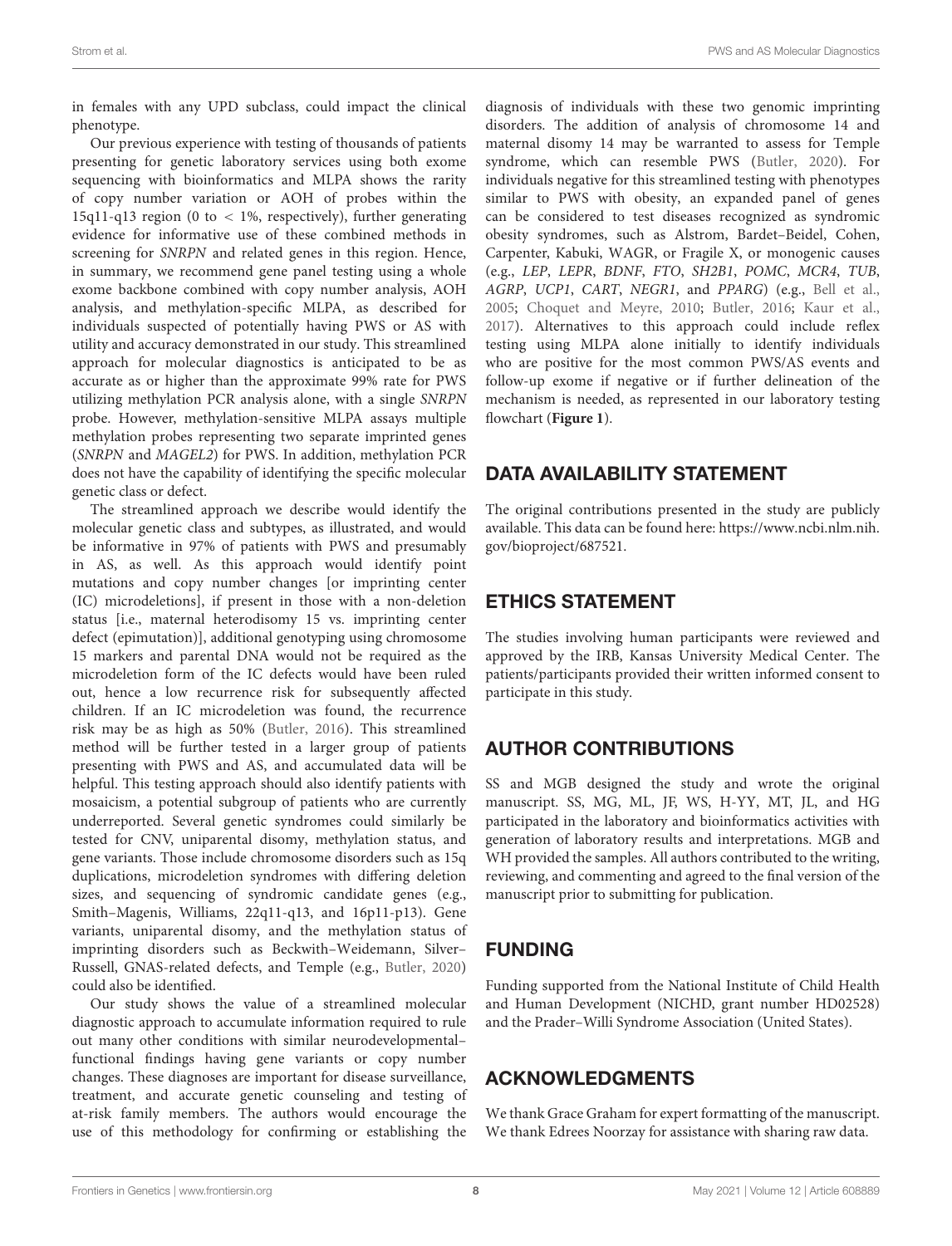#### **REFERENCES**

- <span id="page-8-33"></span>Bell, C. G., Walley, A. J., and Froguel, P. (2005). The genetics of human obesity. Nat. Rev. Genet. 6, 221–234. [doi: 10.1038/nrg1556](https://doi.org/10.1038/nrg1556)
- <span id="page-8-3"></span>Beygo, J., Buiting, K., Ramsden, S. C., Ellis, R., Clayton-Smith, J., and Kanber, D. (2019). Update of the EMQN/ACGS best practice guidelines for molecular analysis of Prader-Willi and Angelman syndromes. Eur. J. Hum. Genet. 27, 1326–1340. [doi: 10.1038/s41431-019-0435-0](https://doi.org/10.1038/s41431-019-0435-0)
- <span id="page-8-22"></span>Bittel, D. C., Kibiryeva, N., and Butler, M. G. (2006). Expression of 4 genes between chromosome 15 breakpoints 1 and 2 and behavioral outcomes in Prader-Willi syndrome. Pediatrics 118, e1276–e1283. [doi: 10.1542/peds.2006-](https://doi.org/10.1542/peds.2006-0424) [0424](https://doi.org/10.1542/peds.2006-0424)
- <span id="page-8-17"></span>Burnside, R. D., Pasion, R., Mikhail, F. M., Carroll, A. J., Robin, N. H., Youngs, E. L., et al. (2011). Microdeletion/microduplication of proximal 15q11.2 between BP1 and BP2: a susceptibility region for neurological dysfunction including developmental and language delay. Hum. Genet. 130, 517–528. [doi:](https://doi.org/10.1007/s00439-011-0970-4) [10.1007/s00439-011-0970-4](https://doi.org/10.1007/s00439-011-0970-4)
- <span id="page-8-20"></span>Butler, M. G. (2011). Prader-Willi syndrome: obesity due to genomic imprinting. Curr. Genomics 12, 204–215. [doi: 10.2174/13892021179567](https://doi.org/10.2174/138920211795677877) [7877](https://doi.org/10.2174/138920211795677877)
- <span id="page-8-18"></span>Butler, M. G. (2016). Single gene and syndromic causes of obesity: illustrative examples. Prog. Mol. Biol. Transl. Sci. 140, 1–45.
- <span id="page-8-32"></span>Butler, M. G. (2020). Imprinting disorders in humans: a review. Curr. Opin. Pediatr. 32, 719–729. [doi: 10.1097/MOP.0000000000000965](https://doi.org/10.1097/MOP.0000000000000965)
- <span id="page-8-5"></span>Butler, M. G., and Duis, J. (2020). Chromosome 15 imprinting disorders: genetic laboratory methodology and approaches. Front. Pediatr. 8:154. [doi: 10.3389/](https://doi.org/10.3389/fped.2020.00154) [fped.2020.00154](https://doi.org/10.3389/fped.2020.00154)
- <span id="page-8-4"></span>Butler, M. G., Hartin, S. N., Hossain, W. A., Manzardo, A. M., Kimonis, V., Dykens, E., et al. (2019a). Molecular genetic classification in Prader-Willi syndrome: a multisite cohort study. J. Med. Genet. 56, 149–153. [doi: 10.1136/jmedgenet-](https://doi.org/10.1136/jmedgenet-2018-105301)[2018-105301](https://doi.org/10.1136/jmedgenet-2018-105301)
- <span id="page-8-25"></span>Butler, M. G., Miller, J. L., and Forster, J. L. (2019b). Prader-Willi syndrome – clinical genetics, diagnosis and treatment approaches: an update. Curr. Pediatr. Rev. 15, 207–244. [doi: 10.2174/157339631566619071612](https://doi.org/10.2174/1573396315666190716120925) [0925](https://doi.org/10.2174/1573396315666190716120925)
- <span id="page-8-27"></span>Butler, M. G., Theodoro, M. F., Bittel, D. C., Kuipers, P. J., Driscoll, D. J., and Talebizadeh, Z. (2007). X-chromosome inactivation patterns in females with Prader-Willi syndrome. Am. J. Med. Genet. A 143A, 469–475. [doi: 10.1002/](https://doi.org/10.1002/ajmg.a.31506) [ajmg.a.31506](https://doi.org/10.1002/ajmg.a.31506)
- <span id="page-8-26"></span>Cassidy, S. B., Lai, L. W., Erickson, R. P., Magnuson, L., Thomas, E., Gendron, R., et al. (1992). Trisomy 15 with loss of the paternal 15 as a cause of Prader-Willi syndrome due to maternal disomy. Am. J. Hum. Genet. 51, 701–708.
- <span id="page-8-14"></span>Ceballos, F. C., Joshi, P. K., Clark, D. W., Ramsay, M., and Wilson, J. F. (2018). Runs of homozygosity: windows into population history and trait architecture. Nat. Rev. Genet. 19, 220–234. [doi: 10.1038/nrg.2017.109](https://doi.org/10.1038/nrg.2017.109)
- <span id="page-8-34"></span>Choquet, H., and Meyre, D. (2010). Genomic insights into early-onset obesity. Genome Med. 2:36. [doi: 10.1186/gm157](https://doi.org/10.1186/gm157)
- <span id="page-8-15"></span>Clark, D. W., Okada, Y., Moore, K., Mason, D., Pirastu, N., Gandin, I., et al. (2019). Associations of autozygosity with a broad range of human phenotypes. Nat. Commun. 10:4957. [doi: 10.1038/s41467-019-12283-6](https://doi.org/10.1038/s41467-019-12283-6)
- <span id="page-8-21"></span>Driscoll, D. J., Miller, J. L., Schwartz, S., and Cassidy, S. B. (1998). "Prader-Willi Syndrome. [updated 2017 Dec 14]," in GeneReviews® [Internet], eds M. P. Adam, H. H. Ardinger, R. A. Pagon, S. E. Wallace, L. J. H. Bean, K. Stephens, et al. (Seattle WA: University of Washington, Seattle), 1993–2020.
- <span id="page-8-30"></span>Fountain, M. D., Aten, E., Cho, M. T., Juusola, J., Walkiewicz, M. A., Ray, J. W., et al. (2017). The phenotypic spectrum of Schaaf-Yang syndrome: 18 new affected individuals from 14 families. Genet. Med. 19, 45–52. [doi: 10.1038/gim.](https://doi.org/10.1038/gim.2016.53) [2016.53](https://doi.org/10.1038/gim.2016.53)
- <span id="page-8-29"></span>Fountain, M. D., and Schaaf, C. P. (2016). Prader-Willi syndrome and schaaf-yang syndrome: neurodevelopmental diseases intersecting at the MAGEL2 Gene. Diseases 4:2. [doi: 10.3390/diseases4010002](https://doi.org/10.3390/diseases4010002)
- <span id="page-8-23"></span>Gold, J. A., Mahmoud, R., Cassidy, S. B., and Kimonis, V. (2018). Comparison of perinatal factors in deletion versus uniparental disomy in Prader-Willi syndrome. Am. J. Med. Genet. A 176, 1161–1165. [doi: 10.1002/ajmg.a.](https://doi.org/10.1002/ajmg.a.38679) [38679](https://doi.org/10.1002/ajmg.a.38679)
- <span id="page-8-12"></span>Gusev, A., Lowe, J. K., Stoffel, M., Daly, M. J., Altshuler, D., Breslow, J. L., et al. (2009). Whole population, genome-wide mapping of hidden relatedness. Genome Res. 19, 318–326. [doi: 10.1101/gr.081398.108](https://doi.org/10.1101/gr.081398.108)
- <span id="page-8-6"></span>Hartin, S. N., Hossain, W. A., Francis, D., Godler, D. E., Barkataki, S., and Butler, M. G. (2019). Analysis of the Prader-Willi syndrome imprinting center using droplet digital PCR and next-generation whole-exome sequencing. Mol. Genet. Genomic Med. 7:E00575. [doi: 10.1002/mgg3.575](https://doi.org/10.1002/mgg3.575)
- <span id="page-8-28"></span>Hartin, S. N., Hossain, W. A., Weisensel, N., and Butler, M. G. (2018). Three siblings with Prader-Willi syndrome caused by imprinting center microdeletions and review. Am. J. Med. Genet. A 176, 886–895. [doi: 10.1002/](https://doi.org/10.1002/ajmg.a.38627) [ajmg.a.38627](https://doi.org/10.1002/ajmg.a.38627)
- <span id="page-8-7"></span>Henkhaus, R. S., Kim, S.-J., Kimonis, V. E., Gold, J.-A., Dykens, E. M., Driscoll, D. J., et al. (2012). Methylation-specific multiplex ligation-dependent probe amplification and identification of deletion genetic subtypes in Prader-Willi syndrome. Genet. Test. Mol. Biomarkers 16, 178–186. [doi: 10.1089/gtmb.2011.](https://doi.org/10.1089/gtmb.2011.0115) [0115](https://doi.org/10.1089/gtmb.2011.0115)
- <span id="page-8-35"></span>Kaur, Y., de Souza, R. J., Gibson, W. T., and Meyre, D. (2017). A systematic review of genetic syndromes with obesity. Obes. Rev. 18, 603–634. [doi: 10.1111/obr.](https://doi.org/10.1111/obr.12531) [12531](https://doi.org/10.1111/obr.12531)
- <span id="page-8-8"></span>Kendig, K. I., Baheti, S., Bockol, M. A., Drucker, T. M., Hart, S. N., Heldenbrand, J. R., et al. (2019). Sentieon dnaseq variant calling workflow demonstrates strong computational performance and accuracy. Front. Genet. 10:736. [doi: 10.3389/](https://doi.org/10.3389/fgene.2019.00736) [fgene.2019.00736](https://doi.org/10.3389/fgene.2019.00736)
- <span id="page-8-24"></span>Manzardo, A. M., Weisensel, N., Ayala, S., Hossain, W. A., and Butler, M. G. (2018). Prader-Willi syndrome genetic subtypes and clinical neuropsychiatric diagnoses in residential care adults. Clin. Genet. 93, 622–631. [doi: 10.1111/cge.](https://doi.org/10.1111/cge.13142) [13142](https://doi.org/10.1111/cge.13142)
- <span id="page-8-0"></span>Martínez, F., León, A. M., Monfort, S., Oltra, S., Roselló, M., and Orellana, C. (2006). Robust, easy, and dose-sensitive methylation test for the diagnosis of Prader-Willi and Angelman syndromes. Genet. Test. 10, 174–177. [doi: 10.1089/](https://doi.org/10.1089/gte.2006.10.174) [gte.2006.10.174](https://doi.org/10.1089/gte.2006.10.174)
- <span id="page-8-16"></span>Papenhausen, P., Schwartz, S., Risheg, H., Keitges, E., Gadi, I., Burnside, R. D., et al. (2011). UPD detection using homozygosity profiling with a SNP genotyping microarray. Am. J. Med. Genet. A 155A, 757–768. [doi: 10.1002/ajmg.a.](https://doi.org/10.1002/ajmg.a.33939) [33939](https://doi.org/10.1002/ajmg.a.33939)
- <span id="page-8-31"></span>Patak, J., Gilfert, J., Byler, M., Neerukonda, V., Thiffault, I., Cross, L., et al. (2019). MAGEL2-related disorders: a study and case series. Clin. Genet. 96, 493–505. [doi: 10.1111/cge.13620](https://doi.org/10.1111/cge.13620)
- <span id="page-8-13"></span>Pei, S., Liu, T., Ren, X., Li, W., Chen, C., and Xie, Z. (2020). Benchmarking variant callers in next-generation and third-generation sequencing analysis. Brief. Bioinformatics 148:bbaa148. [doi: 10.1093/bib/](https://doi.org/10.1093/bib/bbaa148) [bbaa148](https://doi.org/10.1093/bib/bbaa148)
- <span id="page-8-2"></span>Poole, R. L., Docherty, L. E., Al Sayegh, A., Caliebe, A., Turner, C., Baple, E., et al. (2013). Targeted methylation testing of a patient cohort broadens the epigenetic and clinical description of imprinting disorders. Am. J. Med. Genet. A 161A, 2174–2182. [doi: 10.1002/ajmg.a.36049](https://doi.org/10.1002/ajmg.a.36049)
- <span id="page-8-11"></span>Purcell, S., Neale, B., Todd-Brown, K., Thomas, L., Ferreira, M. A., Bender, D., et al. (2007). PLINK: a tool set for whole-genome association and populationbased linkage analyses. Am. J. Hum. Genet. 81, 559–575. [doi: 10.1086/51](https://doi.org/10.1086/519795) [9795](https://doi.org/10.1086/519795)
- <span id="page-8-19"></span>Rafi, S. K., and Butler, M. G. (2020). The 15q11.2 BP1-BP2 microdeletion (Burnside-Butler) syndrome: in silico analyses of the four coding genes reveal functional associations with neurodevelopmental phenotypes. Int. J. Mol. Sci. 21:3296. [doi: 10.3390/ijms21093296](https://doi.org/10.3390/ijms21093296)
- <span id="page-8-1"></span>Ramsden, S. C., Clayton-Smith, J., Birch, R., and Buiting, K. (2010). Practice guidelines for the molecular analysis of Prader-Willi and Angelman syndromes. BMC Med. Genet. 11:70. [doi: 10.1186/1471-2350-](https://doi.org/10.1186/1471-2350-11-70) [11-70](https://doi.org/10.1186/1471-2350-11-70)
- <span id="page-8-9"></span>Richards, C. S., Bale, S., Bellissimo, D. B., Das, S., Grody, W. W., Hegde, M. R., et al. (2008). ACMG recommendations for standards for interpretation and reporting of sequence variations: revisions 2007. Genet. Med. 10, 294–300. [doi: 10.1097/GIM.0b013e31816b5cae](https://doi.org/10.1097/GIM.0b013e31816b5cae)
- <span id="page-8-10"></span>Richards, S., Aziz, N., Bale, S., Bick, D., Das, S., Gastier-Foster, J., et al. (2015). Standards and guidelines for the interpretation of sequence variants: a joint consensus recommendation of the American College of Medical Genetics and Genomics and the Association for Molecular Pathology. Genet. Med. 17, 405–424. [doi: 10.1038/gim.2015.30](https://doi.org/10.1038/gim.2015.30)